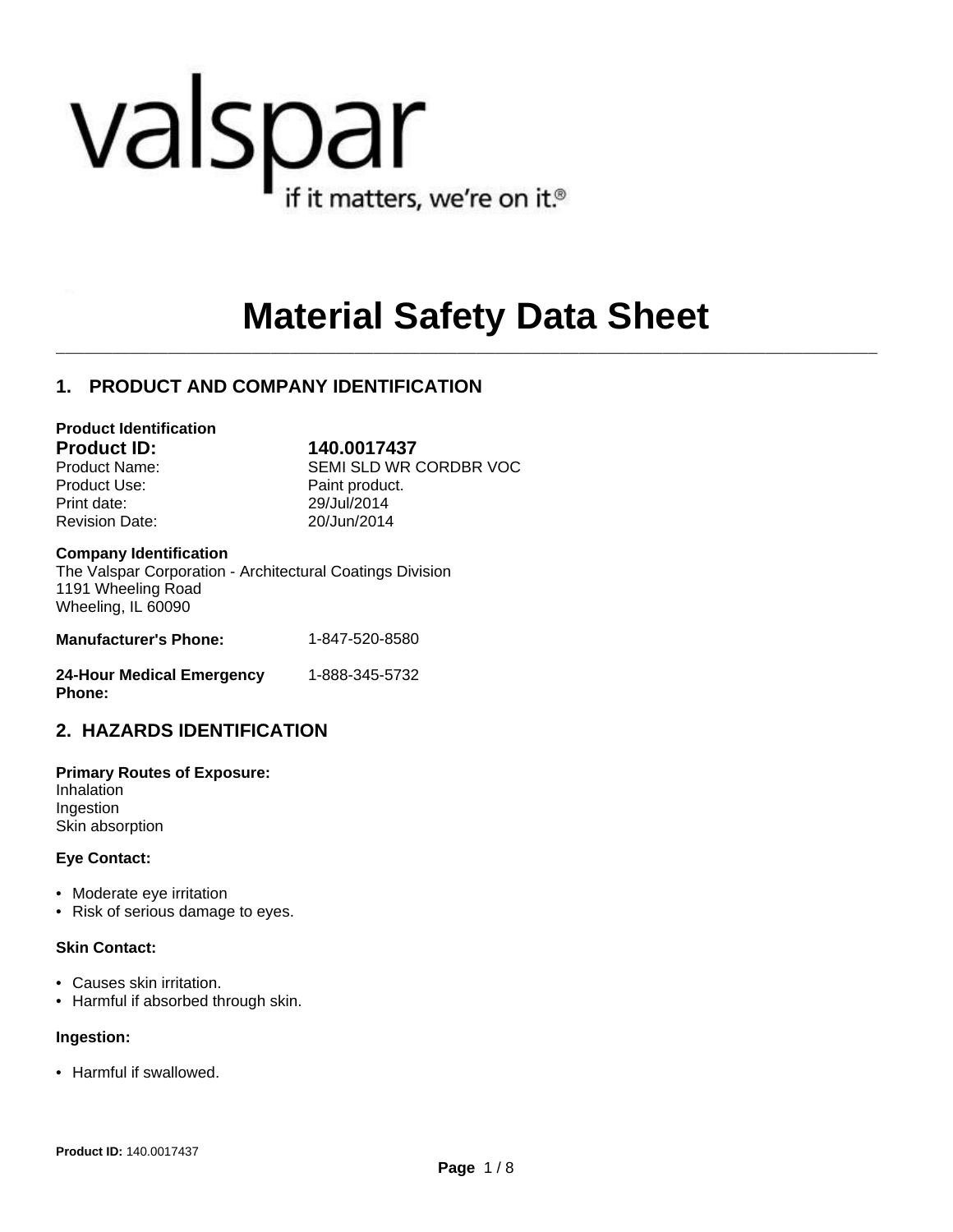#### **Inhalation:**

- May cause irritation of respiratory tract.
- Harmful by inhalation.

#### **Target Organ and Other Health Effects:**

- Kidney injury may occur.
- Blood disorders
- Causes headache, drowsiness or other effects to the central nervous system.
- Contains glycol ether which has been shown to cause blood effects damage in laboratory animals.

#### **This product contains ingredients that may contribute to the following potential chronic health effects:**

- Prolonged exposure to respirable crystalline quartz silica may cause delayed chronic injury (silicosis).
- Prolonged exposure over TLV may produce pneumoconiosis.
- Chronic exposure may cause permanent damage of health.
- Notice: Reports have associated repeated and prolonged occupational overexposure to solvents with permanent brain and nervous system damage. Intentional misuse by deliberately concentrating and inhaling the contents may be harmful or fatal.

#### **Carcinogens:**

- Possible cancer hazard. Contains material which may cause cancer based on animal data.
- Cancer hazard. Contains material which can cause cancer.

#### **3. COMPOSITION / INFORMATION ON HAZARDOUS INGREDIENTS**

| <b>Ingredient Name</b><br>CAS-No.                              | Approx.<br>Weight % | <b>Chemical Name</b>             |
|----------------------------------------------------------------|---------------------|----------------------------------|
| <b>ETHYLENE GLYCOL</b><br><b>MONOPROPYL ETHER</b><br>2807-30-9 | $1 - 5$             | Ethylene glycol monopropyl ether |
| <b>PROPRIETARY INERT</b>                                       | $1 - 5$             | <b>PROPRIETARY INERT</b>         |
| <b>COBALT NAPHTHENATE</b><br>61789-51-3                        | .1 - 1              | Naphthenic acids, cobalt salts   |
| C.I. PIGMENT BLACK 7<br>1333-86-4                              | $1 - 1$             | Carbon black                     |
| <b>SILICA</b><br>14808-60-7                                    | .1 - 1              | QUARTZ (Si02)                    |

If this section is blank there are no hazardous components per OSHA guidelines.

#### **4. FIRST AID MEASURES**

#### **Eye Contact:**

Remove any contact lenses and open eyes wide apart. In case of contact, immediately flush eyes with plenty of water for at least 15 minutes. If medical assistance is not immediately available, flush an additional 15 minutes. Get medical attention immediately.

#### **Skin Contact:**

Remove contaminated clothing and shoes. Wash off immediately with plenty of water for at least 15 minutes. Get medical attention, if symptoms develop or persist.

#### **Ingestion:**

Rinse mouth with water. Give one or two glasses of water. Never give anything by mouth to an unconscious person. Only induce vomiting at the instruction of medical personnel. Get medical attention.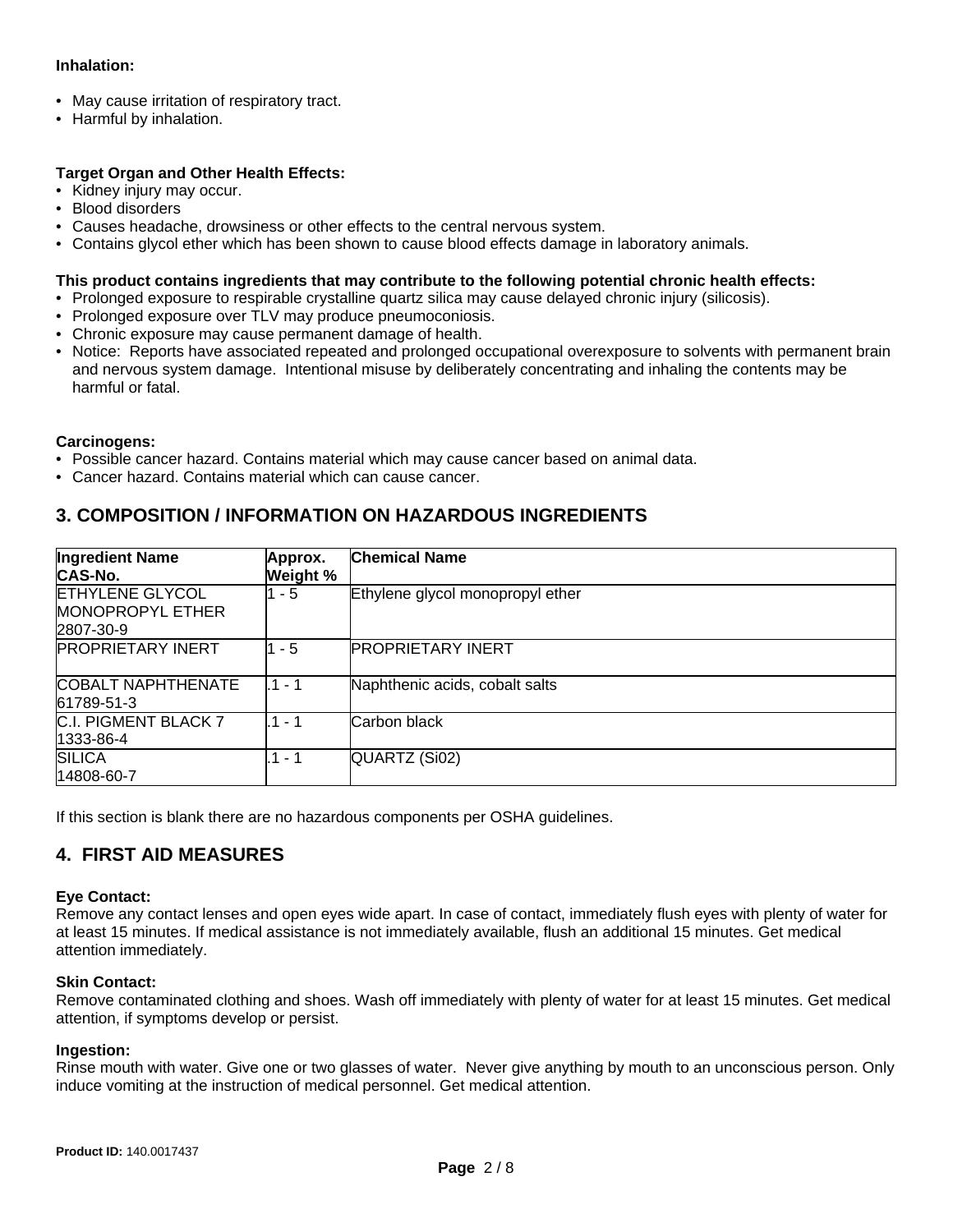#### **Inhalation:**

Move injured person into fresh air and keep person calm under observation. Get medical attention immediately.

#### **Medical conditions aggravated by exposure:**

Any respiratory or skin condition.

#### **5. FIRE FIGHTING MEASURES**

| Flash point (Fahrenheit):        | 201                                              |
|----------------------------------|--------------------------------------------------|
| Flash point (Celsius):           | 94                                               |
| Lower explosive limit (%):       |                                                  |
| Upper explosive limit (%):       | 16                                               |
| Autoignition temperature:        | not determined                                   |
| Sensitivity to impact:           | no                                               |
| Sensitivity to static discharge: | Sensitivity to static discharge is not expected. |
| Hazardous combustion products:   | See Section 10.                                  |

#### **Unusual fire and explosion hazards:**

Contaminated rags, wipes, saw dust, etc., may catch fire spontaneously. Store waste under water in closed metal containers or in approved self-closing containers designed to prevent spontaneous combustion until disposed of in compliance with applicable regulations. Oxidizing Material

#### **Extinguishing media:**

Carbon dioxide, dry chemical, foam and/or water fog.

#### **Fire fighting procedures:**

Firefighters should be equipped with self-contained breathing apparatus and turn out gear. Keep containers and surroundings cool with water spray.

#### **6. ACCIDENTAL RELEASE MEASURES**

#### **Action to be taken if material is released or spilled:**

Ventilate the area. Avoid breathing dust or vapor. Use self-containing breathing apparatus or airmask for large spills in a confined area. Wipe, scrape or soak up in an inert material and put in a container for disposal. See section 7, "Handling and Storage", for proper container and storage procedures. Avoid contact with eyes.

#### **7. HANDLING AND STORAGE**

#### **Precautions to be taken in handling and storage:**

Keep container closed when not in use. Do not freeze. Since emptied containers may contain product residue, follow all label warnings, even after container is emptied. Do not cut, drill, grind, or weld on or near this container.

#### **8. PERSONAL PROTECTIVE EQUIPMENT AND EXPOSURE CONTROLS**

#### **Personal Protective Equipment**

#### **Eye and face protection:**

Wear chemical goggles with splash shields or face shield. Contact lenses should not be worn when working with chemicals because contact lenses may contribute to the severity of an eye injury in case of exposure.

#### **Skin protection:**

Appropriate chemical resistant gloves should be worn.

#### **Other Personel Protection Data:**

Ensure that eyewash stations and safety showers are close to the workstation location. To prevent skin contact wear protective clothing covering all exposed areas.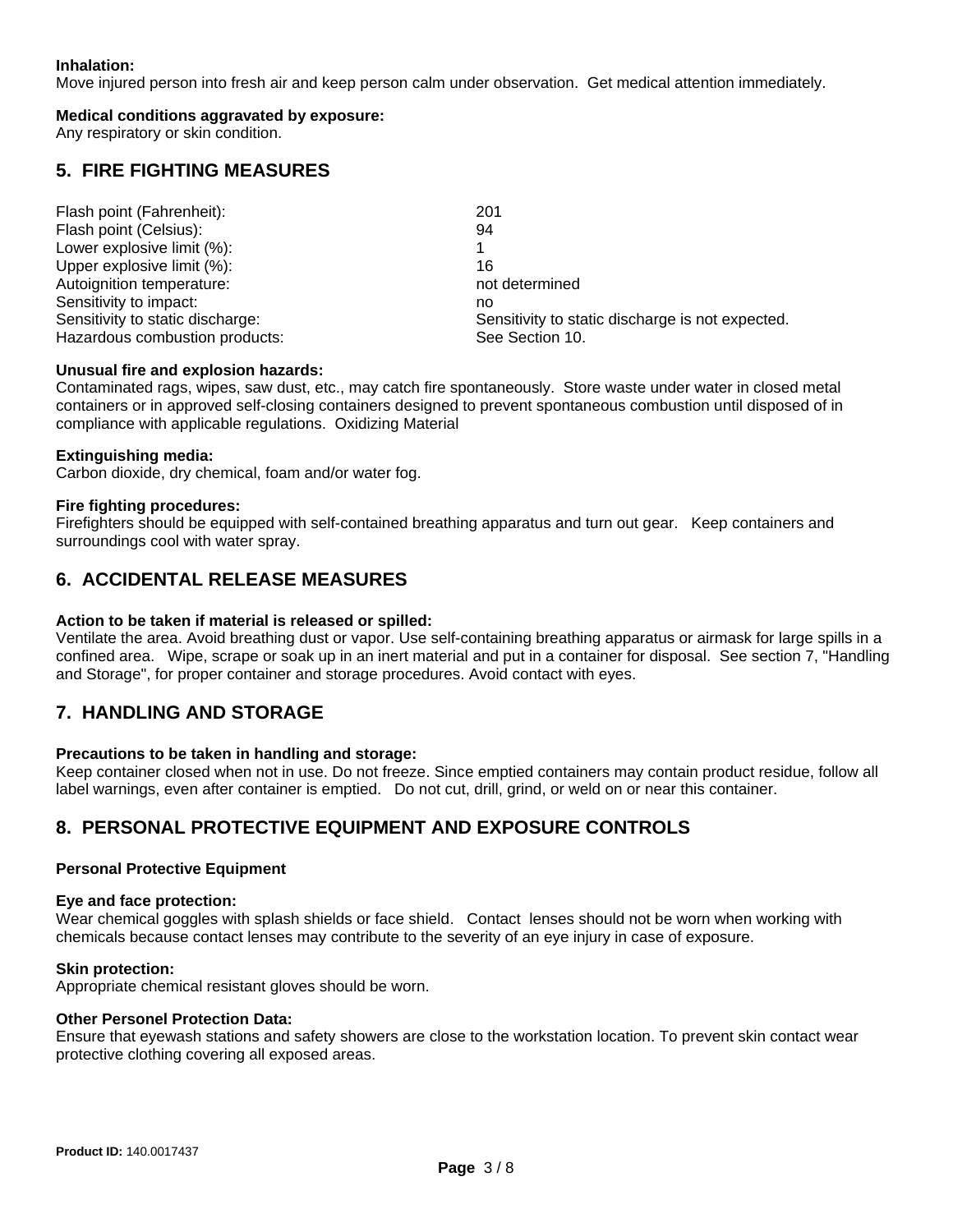#### **Respiratory protection:**

If exposure cannot be controlled below applicable limits, use the appropriate NIOSH approved respirator such as an air purifying respirator with organic vapor cartridge and dust/mist filter. Consult the respirator manufacturer's literature to ensure that the respirator will provide adequate protection. Read and follow all respirator manufacturer's instructions.

#### **Ventilation**

Use only in well-ventilated areas. Ensure adequate ventilation, especially in confined areas. Ovens used for curing should contain a fresh air purge to prevent vapours from accumulating and creating a possible explosive mixture.

#### **Exposure Guidelines**

#### **OSHA Permissible Exposure Limits (PEL's)**

| <b>Ingredient Name</b><br><b>CAS-No.</b> | Approx.<br>Weight % | <b>TWA (final)</b>                                                                                                                                                                    | <b>Ceilings limits (final)</b> | <b>Skin designations</b> |
|------------------------------------------|---------------------|---------------------------------------------------------------------------------------------------------------------------------------------------------------------------------------|--------------------------------|--------------------------|
| <b>PROPRIETARY INERT</b>                 | $1 - 5$             | 20 mppcf or 80 mg/m <sup>3</sup> /<br>%SiO2                                                                                                                                           |                                |                          |
| C.I. PIGMENT BLACK 7<br>1333-86-4        | .1 - 1              | 3.5 mg/m <sup>3</sup> TWA                                                                                                                                                             |                                |                          |
| <b>SILICA</b><br>14808-60-7              | .1 - 1              | $(30)/(%SiO2 + 2)$ mg/m <sup>3</sup><br>TWA, total dust<br>$(250)/(%SiO2 + 5)$ mppcf<br>TWA, respirable fraction<br>$(10)/($ %SiO2 + 2) mg/m <sup>3</sup><br>TWA, respirable fraction |                                |                          |

#### **ACGIH Threshold Limit Value (TLV's)**

| <b>Ingredient Name</b><br>CAS-No.       | Approx.<br>Weight % | <b>TWA</b>                                           | <b>STEL</b> | <b>Ceiling limits</b> | <b>Skin</b><br>designations |
|-----------------------------------------|---------------------|------------------------------------------------------|-------------|-----------------------|-----------------------------|
| <b>COBALT NAPHTHENATE</b><br>61789-51-3 | .1 - 1              | 0.02 mg/m <sup>3</sup><br>Co                         |             |                       |                             |
| C.I. PIGMENT BLACK 7<br>1333-86-4       | .1 - 1              | 3.5 mg/m <sup>3</sup> TWA                            |             |                       |                             |
| <b>SILICA</b><br>14808-60-7             | .1 - 1              | $0.025$ mg/m <sup>3</sup> TWA<br>respirable fraction |             |                       |                             |

### **9. PHYSICAL PROPERTIES**

| Odor:                                      | Normal for this product type. |
|--------------------------------------------|-------------------------------|
| <b>Physical State:</b>                     | liquid                        |
| pH:                                        | not determined                |
| Vapor pressure:                            | 24 mmHg @ 77°F (25°C)         |
| Vapor density (air = $1.0$ ):              | 3.6                           |
| Boiling point:                             | 212°F (100°C)                 |
| Solubility in water:                       | not determined                |
| Coefficient of water/oil distribution:     | not determined                |
| Density (lbs per US gallon):               | 8.69                          |
| Specific Gravity:                          | 1.04                          |
| Evaporation rate (butyl acetate $= 1.0$ ): | 0.2                           |
| Flash point (Fahrenheit):                  | 201                           |
| Flash point (Celsius):                     | 94                            |
| Lower explosive limit (%):                 | 1                             |
| Upper explosive limit (%):                 | 16                            |
| Autoignition temperature:                  | not determined                |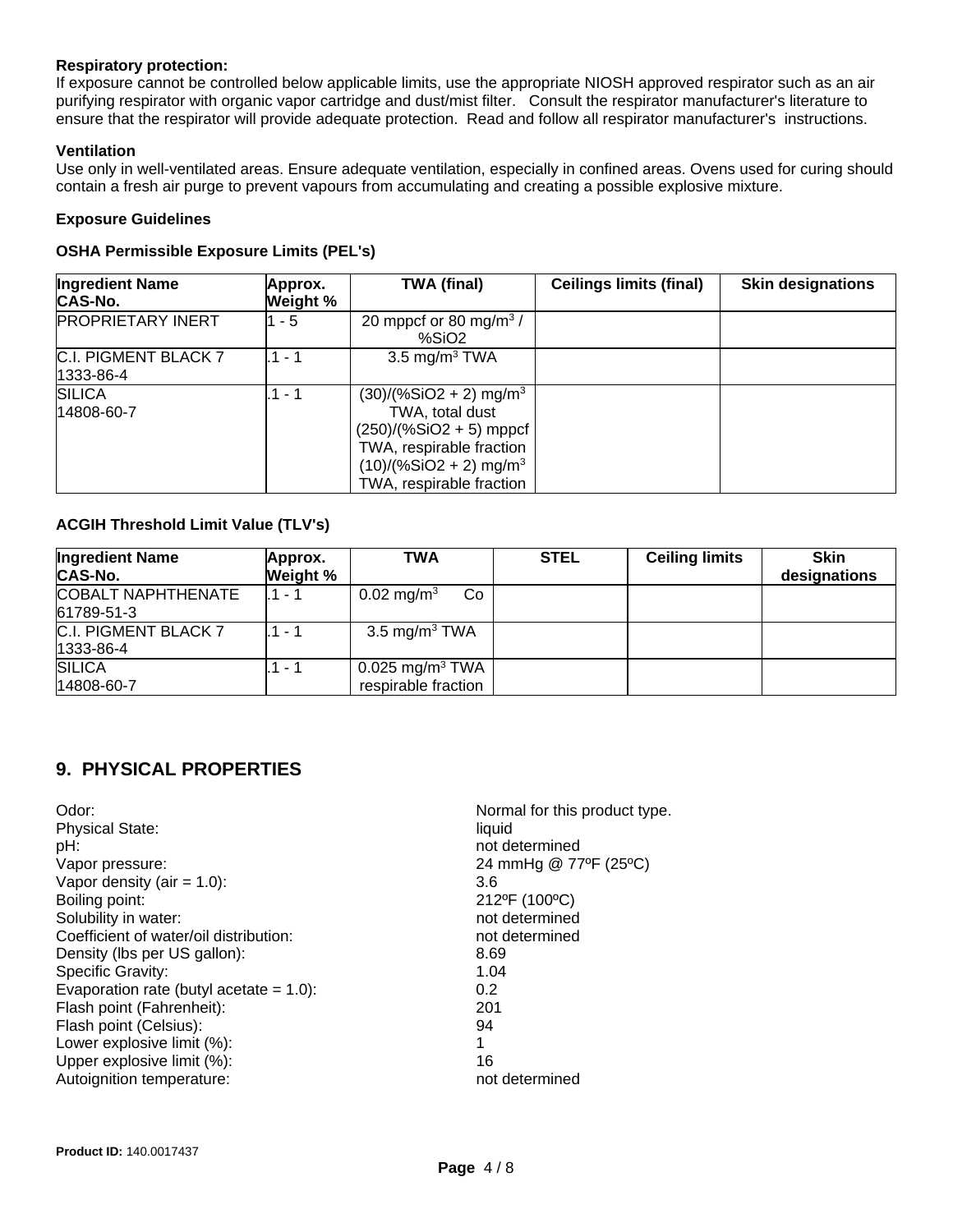#### **10. STABILITY AND REACTIVITY**

Conditions to Avoid: None known.

Hazardous Polymerization: Hazardous Decomposition Products: Carbon monoxide and carbon dioxide.

Stability: Stability: Stable under normal conditions. Incompatibility: Incompatibility: Incompatibility: Avoid water-reactive materials, heat or contact with peroxides or other catalysts.<br>None anticipated.

**Sensitivity to static discharge:** Sensitivity to static discharge is not expected.

#### **11. TOXICOLOGICAL INFORMATION**

| <b>Ingredient Name</b>    | Approx.  | NIOSH - Selected LD50s and LC50s    |
|---------------------------|----------|-------------------------------------|
| <b>CAS-No.</b>            | Weight % |                                     |
| <b>ETHYLENE GLYCOL</b>    | 1 - 5    | $=$ 3089 mg/kg Oral LD50 Rat        |
| <b>MONOPROPYL ETHER</b>   |          | $= 960 \mu L/kg$ Dermal LD50 Rabbit |
| 2807-30-9                 |          |                                     |
| <b>COBALT NAPHTHENATE</b> | l.1 - 1  | $=$ 3900 mg/kg Oral LD50 Rat        |
| 61789-51-3                |          |                                     |
| C.I. PIGMENT BLACK 7      | .1 - 1   | $>$ 15400 mg/kg Oral LD50 Rat       |
| 1333-86-4                 |          | > 3 g/kg Dermal LD50 Rabbit         |
| <b>SILICA</b>             | .1 - 1   | $=$ 500 mg/kg Oral LD50 Rat         |
| 14808-60-7                |          |                                     |

#### **Mutagens/Teratogens/Carcinogens:**

Possible cancer hazard. Contains material which may cause cancer based on animal data. Cancer hazard. Contains material which can cause cancer.

IARC has classified carbon black as possibly carcinogenic to humans (Group 2B). Contains crystaline silica. The IARC has determined that crystaline silica inhaled in the form of quartz or cristobablite from occupational sources is carcinogenic to humans (group 1). Refer to IARC monograph 68 in conjunction with the use of these materials. Risk of cancer depends on the duration and level of exposure. In coatings products, risk is due primarily to inhalation of sanding dusts or respirable particles in spray mists. The NTP has also determined that crystaline silica is a known human carcinogen in the form of fine, breathable particles. Risk of cancer depends on duration and level of exposure in coatings products, risk is due primarily to inhalation of sanding dust or respirable particles in spray mist.

| <b>Ingredient Name</b><br>CAS-No. | Approx.<br><b>Weight %</b> | California Prop 65 - Reproductive<br>(Female) | California Prop 65 - Carcinogen   |
|-----------------------------------|----------------------------|-----------------------------------------------|-----------------------------------|
| <b>SILICA</b>                     |                            |                                               | initial date 10/1/88 -<br>Listed. |
| 14808-60-7                        |                            |                                               | carcinogen                        |

| <b>Ingredient Name</b><br><b>CAS-No.</b> | Approx.<br>Weight % | <b>Evidence</b>     | IARC Group 1 - Human   IARC Group 2A - Limited <br><b>Human Data</b> | <b>IARC Group 2B -</b><br><b>Sufficient Animal Data</b> |
|------------------------------------------|---------------------|---------------------|----------------------------------------------------------------------|---------------------------------------------------------|
| <b>COBALT NAPHTHENATE</b><br>61789-51-3  | . 1 - 1             |                     |                                                                      | Monograph 52 [1991]                                     |
| C.I. PIGMENT BLACK 7<br>1333-86-4        | $.1 - 1$            |                     |                                                                      | Monograph 65 [1996]                                     |
| <b>SILICA</b><br>14808-60-7              | .1 - 1              | Monograph 68 [1997] |                                                                      |                                                         |

| <b>Ingredient Name</b><br>CAS-No. | Approx.<br>Weight % | <b>NTP Known Carcinogens</b> | <b>NTP Suspect Carcinogens</b> |
|-----------------------------------|---------------------|------------------------------|--------------------------------|
| <b>SILICA</b>                     |                     | Known Human Carcinogen       |                                |
| 14808-60-7                        |                     |                              |                                |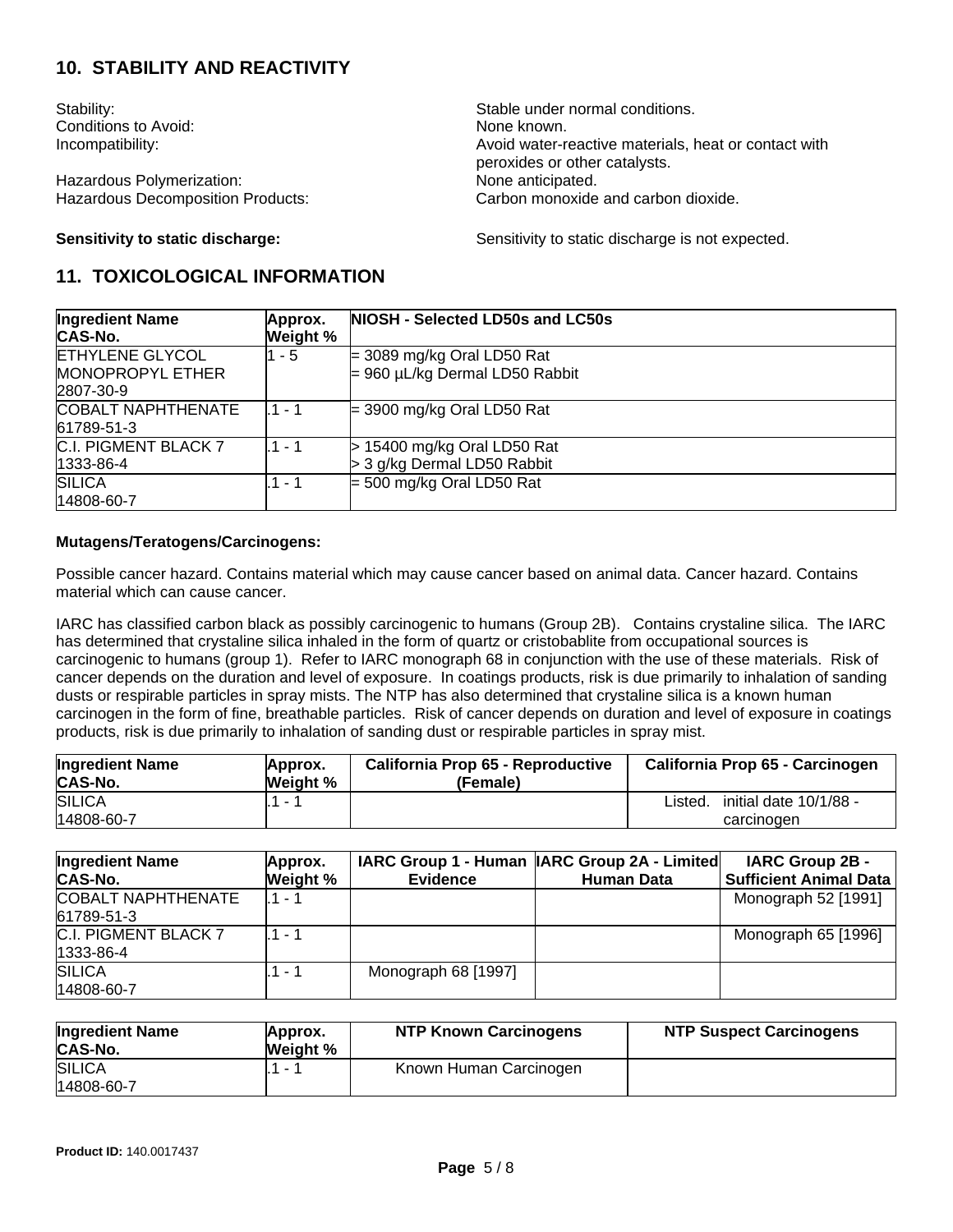| <b>Ingredient Name</b><br>CAS-No.       | Approx.<br>Weight % | <b>OSHA - Hazard</b><br>Communication<br><b>Carcinogens</b> | <b>OSHA - Specifically</b><br><b>Regulated Carcinogens</b> | <b>ACGIH Carcinogens</b>                                                            |
|-----------------------------------------|---------------------|-------------------------------------------------------------|------------------------------------------------------------|-------------------------------------------------------------------------------------|
| <b>COBALT NAPHTHENATE</b><br>61789-51-3 | l 1 - 1             | lPresent                                                    |                                                            | Confirmed<br>Group A3<br>animal carcinogen with<br>lunknown relevance to<br>humans. |
| C.I. PIGMENT BLACK 7<br>1333-86-4       | $1 - 1$             | Present                                                     |                                                            |                                                                                     |
| <b>SILICA</b><br>14808-60-7             | 1 - 1               | Present                                                     |                                                            | A2 Suspected Human<br>Carcinogen                                                    |

#### **12. ECOLOGICAL DATA**

No information on ecology is available.

#### **13. DISPOSAL CONSIDERATIONS**

Disposal should be made in accordance with federal, state and local regulations.

#### **14. TRANSPORTATION INFORMATION**

#### **U.S. Department of Transportation**

UN ID Number (msds): NRPAIN

Proper Shipping Name: PAINT, NOT REGULATED

#### **U.S Hazmat and/or International DG shipment exceptions**

The supplier may apply one of the following exceptions: Combustible Liquid, Consumer Commodity, Limited Quantity, Viscous Liquid, Does Not Sustain Combustion, or others, as allowed under 49CFR Hazmat Regulations. Please consult 49CFR Subchapter C to ensure that subsequent shipments comply with these exceptions.

#### **Reportable Quantity Description:**

| International Air Transport Association (IATA):<br>Proper shipping name:                | NOT REGULATED       |
|-----------------------------------------------------------------------------------------|---------------------|
| International Maritime Organization (IMO):<br>Proper shipping name:<br>Marine Pollutant | NOT REGULATED<br>Nο |

#### **15. REGULATORY INFORMATION**

#### **U.S. FEDERAL REGULATIONS:**

| <b>Ingredient Name</b><br><b>CAS-No.</b>                       | Approx.<br>Weight % | <b>SARA 302</b> | <b>SARA 313</b> | CERCLA RQ in Ibs. |
|----------------------------------------------------------------|---------------------|-----------------|-----------------|-------------------|
| <b>ETHYLENE GLYCOL</b><br><b>MONOPROPYL ETHER</b><br>2807-30-9 | 1 - 5               |                 | YES             |                   |
| <b>COBALT NAPHTHENATE</b><br>61789-51-3                        | 1 - 1               |                 | YES             |                   |

#### **SARA 311/312 Hazard Class:**

| Acute:        | ves |
|---------------|-----|
| Chronic:      | ves |
| Flammability: | no  |
| Reactivity:   | no  |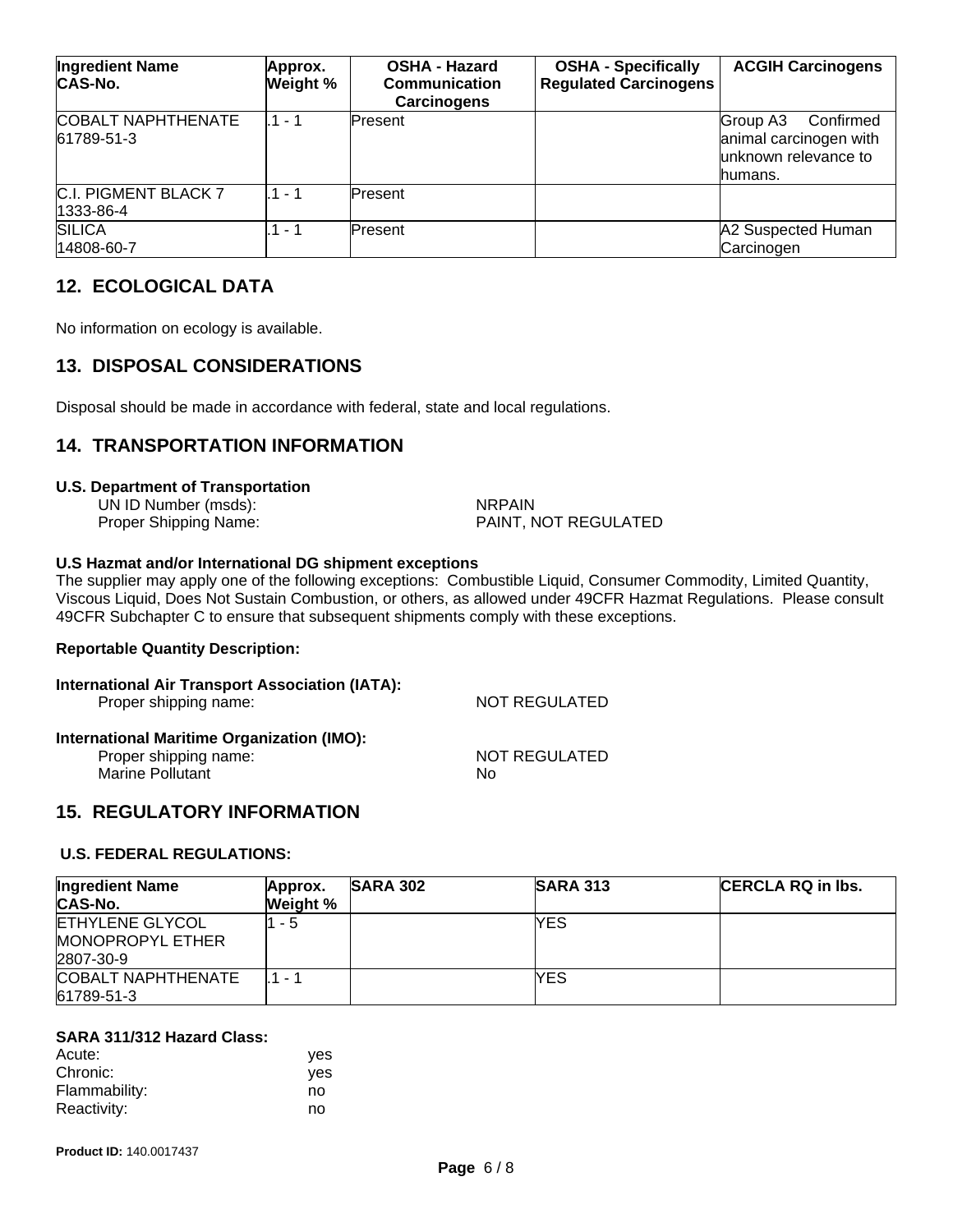#### **U.S. STATE REGULATIONS:**

#### **Right to Know:**

The specific chemical identity of a component may be withheld as a trade secret under 34 Pennsylvania Code, Chapter 317.

#### **Pennsylvania Right To Know:**

PROPRIETARY INERT TRADE Trade Secret ETHYLENE GLYCOL MONOPROPYL ETHER 2807-30-9

#### **Additional Non-Hazardous Materials**

WATER 7732-18-5 PROPRIETARY OIL Trade Secret PROPRIETARY RESIN Trade Secret

#### **California Proposition 65:**

WARNING! This product contains a chemical known in the State of California to cause cancer.

**Rule 66 status of product Not photochemically reactive.** 

#### **INTERNATIONAL REGULATIONS - Chemical Inventories**

#### **US TSCA Inventory:**

All components of this product are in compliance with U.S. TSCA Chemical Substance Inventory Requirements.

#### **Canada Domestic Substances List:**

All components of this product are listed on the Domestic Substances List.

#### **16. OTHER INFORMATION**

| <b>HMIS Codes</b>    |                                                            |
|----------------------|------------------------------------------------------------|
| Health:              | っ*                                                         |
| <b>Flammability:</b> |                                                            |
| <b>Reactivity:</b>   |                                                            |
| PPE:                 | X - See Section 8 for Personal Protective Equipment (PPE). |
|                      |                                                            |

#### **Abbreviations:**

OSHA - Occupational Safety and Health Administration, IARC - International Agency for Research on Cancer, NIOSH - National Institute of Occupational Safety and Health, NTP - National Toxicology Program, ACGIH - American Conference of Governmental Industrial Hygienists, SCAQMD - South Coast Air Quality Management District, TSCA - Toxic Substances Control Act, IATA - International Air Transport Association, IMO - International Maritime Organization, DOT - Department of Transportation, NA - Not applicable, NOT ESTAB - Not established, N.A.V. - Not available, RQ - Reportable quantity, WT - Weight, MG/CU M - Milligrams per cubic meter, G/L - Grams per liter, MM - Millimeters, MPPCF - Millions of particles per cubic foot, PPM - parts per million, PPT - parts per thousand, TCC/PM - Tag closed cup / Pensky-Martens, PB - Lead, PEL - Permissible exposure level, TWA - Time Weighted Average, STEL - Short term exposure limit, C - Celsius, F - Fahrenheit.

#### **Disclaimer:**

The data on this sheet represent typical values. Since application variables are a major factor in product performance, this information should serve only as a general guide. Valspar assumes no obligation or liability for use of this information. UNLESS VALSPAR AGREES OTHERWISE IN WRITING, VALSPAR MAKES NO WARRANTIES, EXPRESS OR IMPLIED, AND DISCLAIMS ALL IMPLIED WARRANTIES INCLUDING WARRANTIES OF MERCHANTABILITY OR FITNESS FOR A PARTICULAR USE OR FREEDOM FROM PATENT INFRINGEMENT. VALSPAR WILL NOT BE LIABLE FOR ANY SPECIAL, INCIDENTAL OR CONSEQUENTIAL DAMAGES. Your only remedy for any defect in this product is the replacement of the defective product, or a refund of its purchase price, at our option. This MSDS contains additional information required by the state of Pennsylvania.